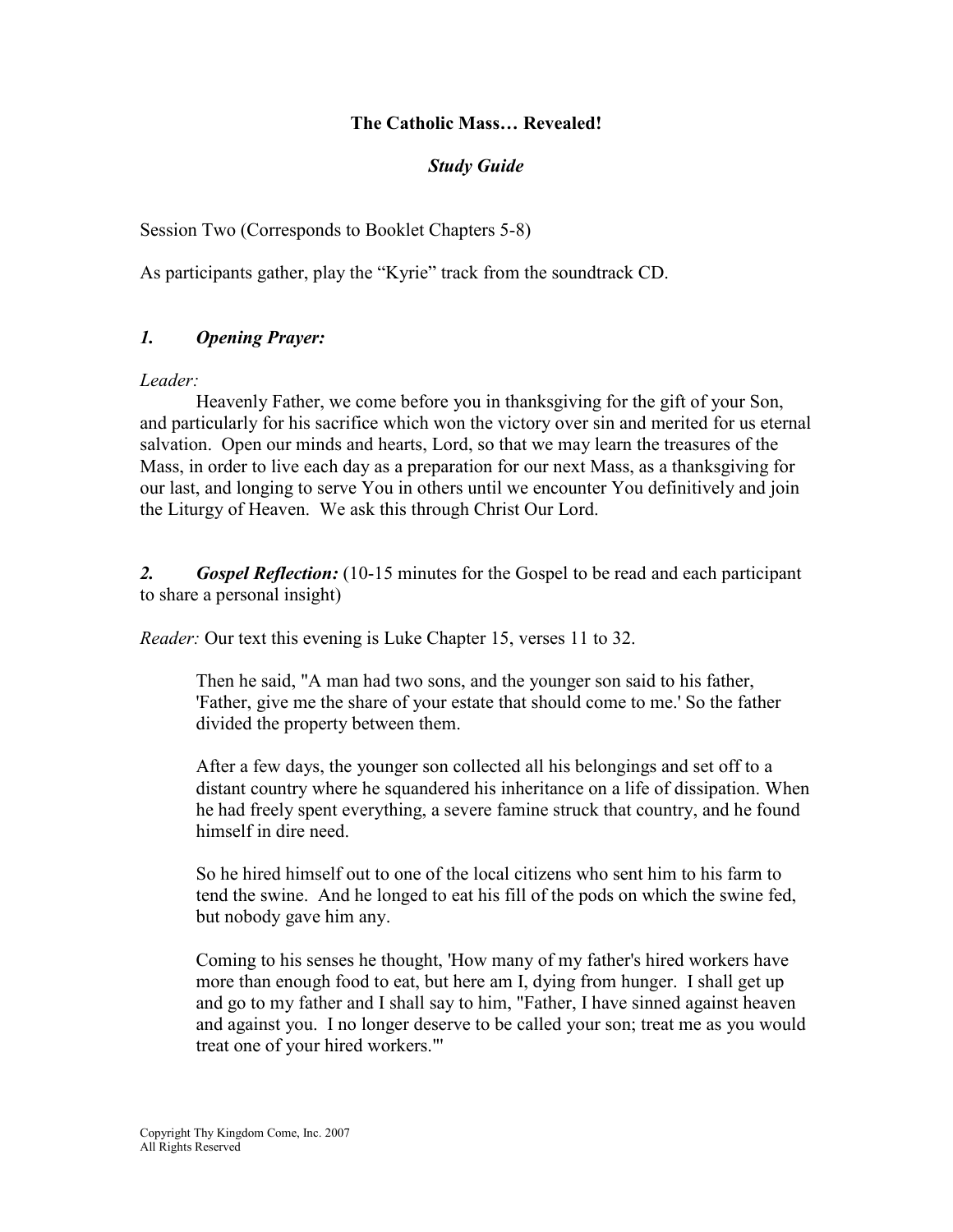So he got up and went back to his father. While he was still a long way off, his father caught sight of him, and was filled with compassion. He ran to his son, embraced him and kissed him.

His son said to him, 'Father, I have sinned against heaven and against you; I no longer deserve to be called your son.'

But his father ordered his servants, 'Quickly bring the finest robe and put it on him; put a ring on his finger and sandals on his feet.

Take the fattened calf and slaughter it. Then let us celebrate with a feast, because this son of mine was dead, and has come to life again; he was lost, and has been found.' Then the celebration began. Now the older son had been out in the field and, on his way back, as he neared the house, he heard the sound of music and dancing. He called one of the servants and asked what this might mean.

The servant said to him, 'Your brother has returned and your father has slaughtered the fattened calf because he has him back safe and sound.'

He became angry, and when he refused to enter the house, his father came out and pleaded with him.

He said to his father in reply, 'Look, all these years I served you and not once did I disobey your orders; yet you never gave me even a young goat to feast on with my friends.

But when your son returns who swallowed up your property with prostitutes, for him you slaughter the fattened calf.'

He said to him, 'My son, you are here with me always; everything I have is yours. But now we must celebrate and rejoice, because your brother was dead and has come to life again; he was lost and has been found.'"

Some points for reflection/discussion: Leader acts as a guide

- When we are at Mass, do we realize that God the Father has been longing to be with us, like the Father in the parable?
- When we return to God, we "come to our senses." (The passage in the original Greek says, "Returning to himself…" When we are far from God, we are outside of our true selves.
- At Mass, do we judge others? Do we have to open our hearts like the older son?
- Have we lived in the Father's house, but without enjoying a deep relationship with Him? How can we live the Mass differently to have the type of relationship with the Father that He desires for us?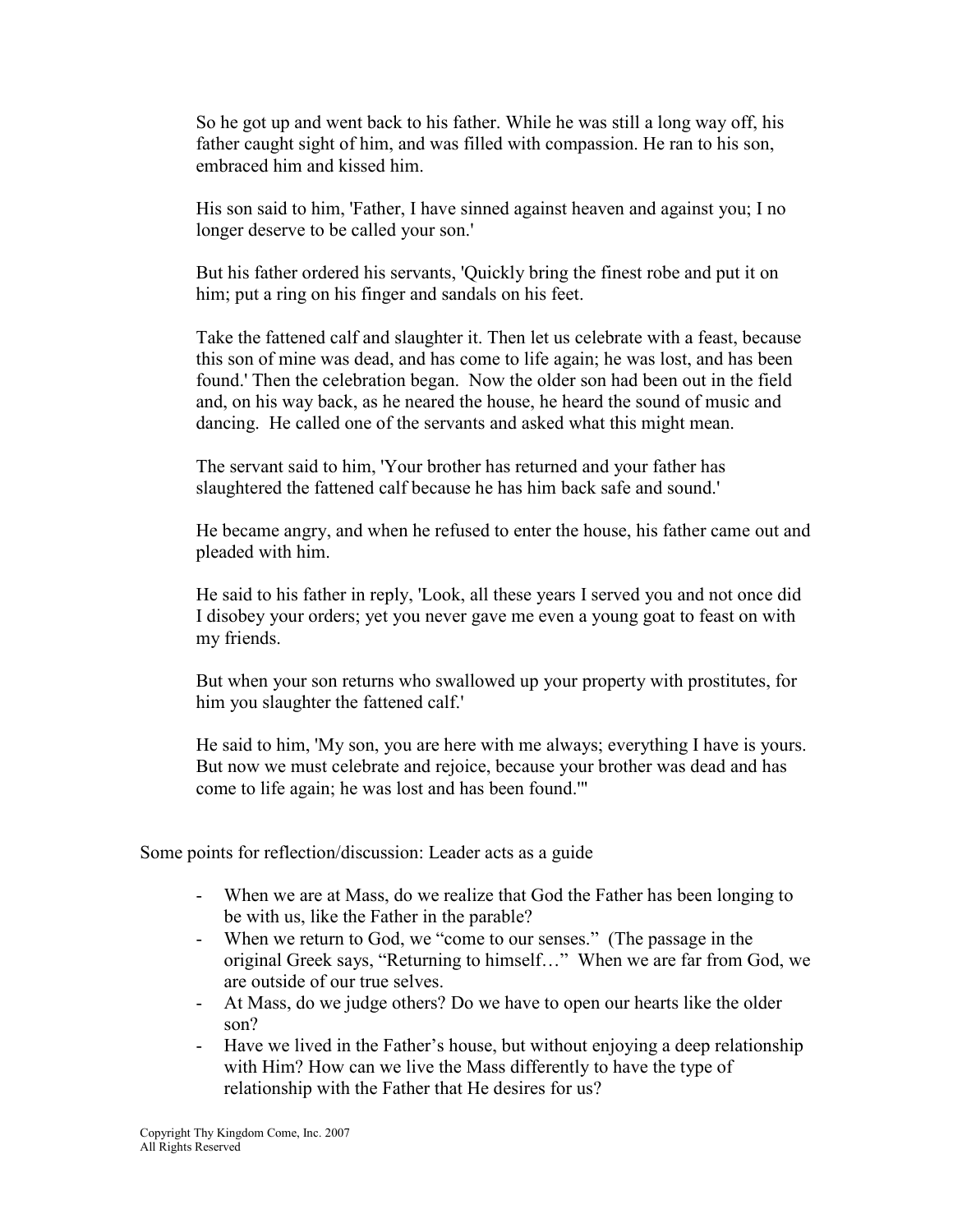#### 3. Audiovisual Presentation Play the DVD Chapters 5 and 6

#### A. The Penitential Rite – 10 Minutes

- We go to mass as sinners asking God's forgiveness. We need to be conscious of this as we approach the altar.

- Our sin is an obstacle to our communion of life with God, as well as true unity with each other.

- The Catechism of the Catholic Church reminds us that the Eucharist is one of the ways we show penance:

 $1436$  Eucharist and Penance. Daily conversion and penance find their source and nourishment in the Eucharist, for in it is made present the sacrifice of Christ which has reconciled us with God. Through the Eucharist those who live from the life of Christ are fed and strengthened. "It is a remedy to free us from our daily faults and to preserve us from mortal sins."

- We are encouraged by Christ himself to reconcile with each other in order to participate more worthily at the altar:

"Therefore, if you bring your gift to the altar, and there recall that your brother has anything against you, leave your gift there at the altar, go first and be reconciled with your brother, and then come and offer your gift." (Mt 5:23-24)

- How has attending Mass helped you forgive someone in your life?

#### B. The Kyrie Eleison (Lord, have mercy!) - 10 Minutes

- Do we feel awed by praying a prayer which has been around since the beginning of Christianity? Knowing that so many saints and not-so-saints prayed for and obtain God's mercy and forgiveness? Does that give us confidence and peace, even considering our sinfulness?
- Pope John Paul II wrote an Encyclical letter about God the Father called "Rich in Mercy" in which he says that mercy is the "most stupendous attribute of the Creator and the Redeemer." (The full context of the quote is below)
- Do I thank God for his mercy?
- St. Faustina Kowalska, a Polish nun, spent her life spreading devotion to God's mercy as an effective way for us to appreciate it and to grow in our love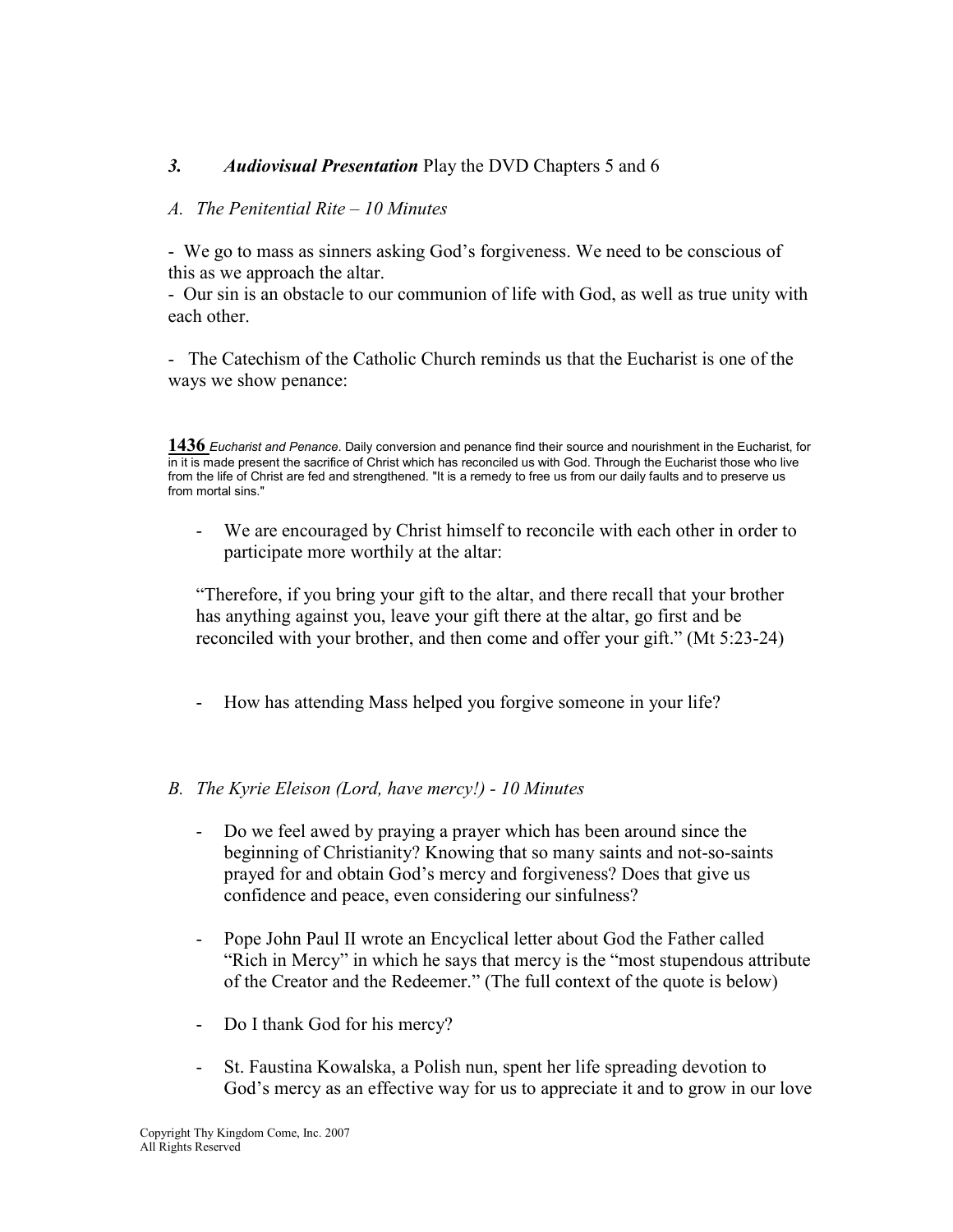for God. Does anyone in the group know how to pray the Divine Mercy Chaplet? (Maybe a plug for the CD Divine Mercy: An Invitation)?

# C. The Gloria – 10 Minutes

- This hymn of the angels is sung or said on Sundays (except in the penitential seasons of Advent and Lent) and on solemn feast days.
- As we sing this hymn, are we conscious of renewing Christmas, Christ's coming into out lives? We are using the very words of the angels!
- Are we also aware that we need to renew our sense of unworthiness, by asking again for God's mercy? But this time, instead of imploring it, we are praising God for being merciful.
- The Gloria touches upon Christmas, but also Christ's Passion and Resurrection. His life was one uninterrupted mission. What does that tell me about my own life, about how God wants me to think about and live my own life? What is my mission, in which I share Christ's cross and thus share as well the glory of his victory?
- D. The Collect 10 Minutes
	- First of all, pay attention to the pronunciation. (It is COLlect, not collect.) It comes from the term for the people gathered together.
	- Are we awed by the sense of our history at Mass? The two thousand year tradition and continuity of our Catholic Church, throughout the years and even today throughout the world? The people gathered in Rome very much like we do, although they often had to gather in secret, at different locations, like some of our brothers and sisters do today in places where the Church is persecuted.
	- This Opening Prayer unites our intentions as one people. We come together to ask our father for one thing, a virtue or attitude we need to live as God's children. Think of a group of children gathering before their Father to ask something, something that they need to please Him more. Wouldn't that melt his heart? Wouldn't He want very much to give them this gift?
	- From a Missal, see some samples of what we ask for in opening prayers. They are beautiful prayers that we can even dwell on in personal prayer, in order to "be in synch" with what our Mother the Church asks us to pray for.